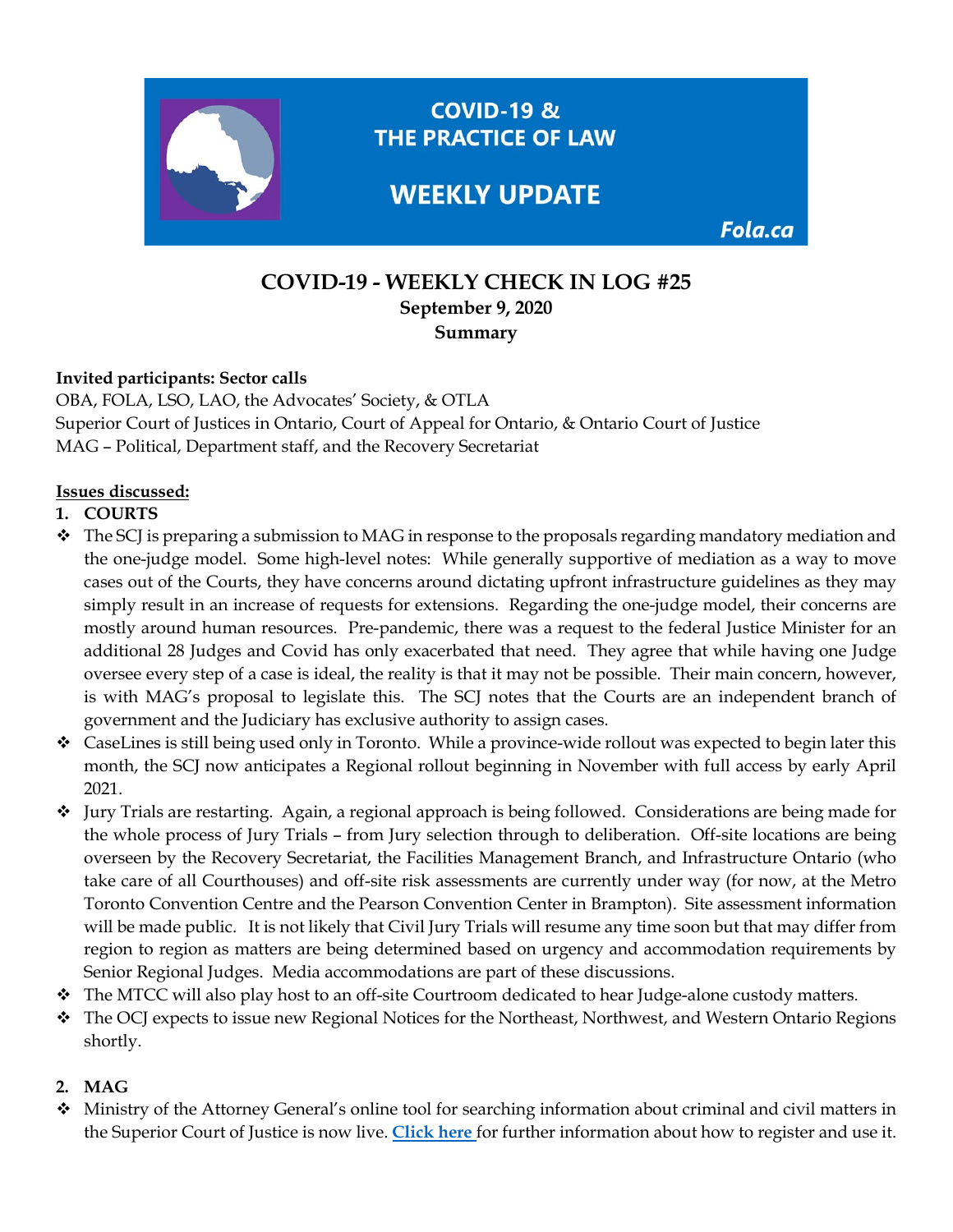**REMINDER: All limitation and procedural time periods will resume running on Monday, September 14, 2020.**

## **3. RECOVERY SECRETARIAT**

- \* The Recovery Secretariat joins the call every other week and, as such, was not on this call.
- **REMINDER:** Questions about Courthouse re-openings can be directed to Samantha Poisson at **[MAGrecoverysecretariat@ontario.ca](mailto:MAGrecoverysecretariat@ontario.ca)**.

## **4. LSO**

 **REMINDER:** The LSO is currently recruiting for a Chair, Law Society Tribunal. More information can be found **[here](https://fola.ca/jobs)**.

### **5. LAO**

 Following last week's comment about Duty Counsel, Legal Aid Ontario has created a "one-pager" overview of Duty Counsel services for Virtual Case Management Courts. You can read that **[here](https://img1.wsimg.com/blobby/go/63f6349d-d85d-4511-bc5f-4314d54b45d0/downloads/Case%20Management%20DC%20Services%20External%20Stakehold.pdf?ver=1599226421579)**.

### **6. FOLA**

## **SUBMISSIONS**:

**1. FINAL CALL: JUSTICE SECTOR CONSULTATIONS: MANDATORY MEDIATION AND ONE-JUDGE MODEL**

The Attorney General is seeking input and perspective from FOLA on legislative potential changes to the mandatory mediation program and a single-judge model (building on the current One Judge Pilot Program) in the Superior Court of Justice. While the deadline has passed to contribute to FOLA's submission, if you and/or your Association would like to send your own submission to the AG the deadline is September 11, 2020. **[Visit here for more information](https://fola.ca/mag#a847ec9f-1b97-43fc-b42e-ebcc09e21b31)**. Please send us a copy! We'll be sure to post all Association Submissions to our website.

### **2. LEGAL AID - CALL FOR ACTION**

On August 20th, FOLA sent a letter to Justice Minister Lametti requesting he work with Ontario's Attorney General to address the shortfall in funding to Legal Aid Ontario as a result of the Law Foundation's decreased revenues due to lower interest rates. You can read that letter **[here](https://fola.ca/legal-aid)**. FOLA is now calling on all Associations to send similar letters to their local MP. If you would like to see a template for such a letter, please email **[Katie.Robinette@fola.ca](mailto:Katie.Robinette@fola.ca)**.

3. **FAMILY LEGAL SERVICES PROVIDER (FLSP) LICENSING MODEL CALL FOR COMMENT:** The Law Society's Access to Justice Committee is inviting lawyers to provide comments on a FLSP Licensing model. The proposed scope of permissible activities, required competencies, and outline of the training program are detailed in the Access to Justice Committee's FLSP License Consultation Paper. To ensure we hear from Law Association members in advance of drafting our Submission, FOLA has scheduled three Zoom meetings and have reached out to Presidents to delegate one or two members practicing in Family Law to attend. While we are limiting attendance to 100 people per meeting, if you are interested in attending, please email Katie at **[Katie.Robinette@fola.ca](mailto:Katie.Robinette@fola.ca)**.

## **EVENTS:**

**SPECIAL FOR LAW ASSOCIATION MEMBERS!** Clio's Cloud Conference (Oct 13-16 – 11am-4pm EST each day) brings together the best and brightest from the legal, business, and technology worlds for the industry's top conference. All sessions are recorded and available on demand. Clio is offering all Law Association members conference passes for only \$99 (a \$200 discount). You can learn more and register **[here](https://www.eventbrite.com/e/clio-cloud-conference-2020-tickets-109472489162?discount=FOLA-BAR-MEMBER)**.

 **IN CASE YOU MISSED IT!** FOLA's 2nd Vice Chair Kristin Muszynski (also a partner at Templeman LLP in Kingston), was appointed a Judge of the Superior Court of Justice of Ontario yesterday! Madam Justice Muszynski replaces Madam Justice G. Toscano Roccamo (Ottawa). Read the announcement **[here](https://www.newswire.ca/news-releases/government-of-canada-announces-judicial-appointments-in-the-province-of-ontario-886141644.html)**!